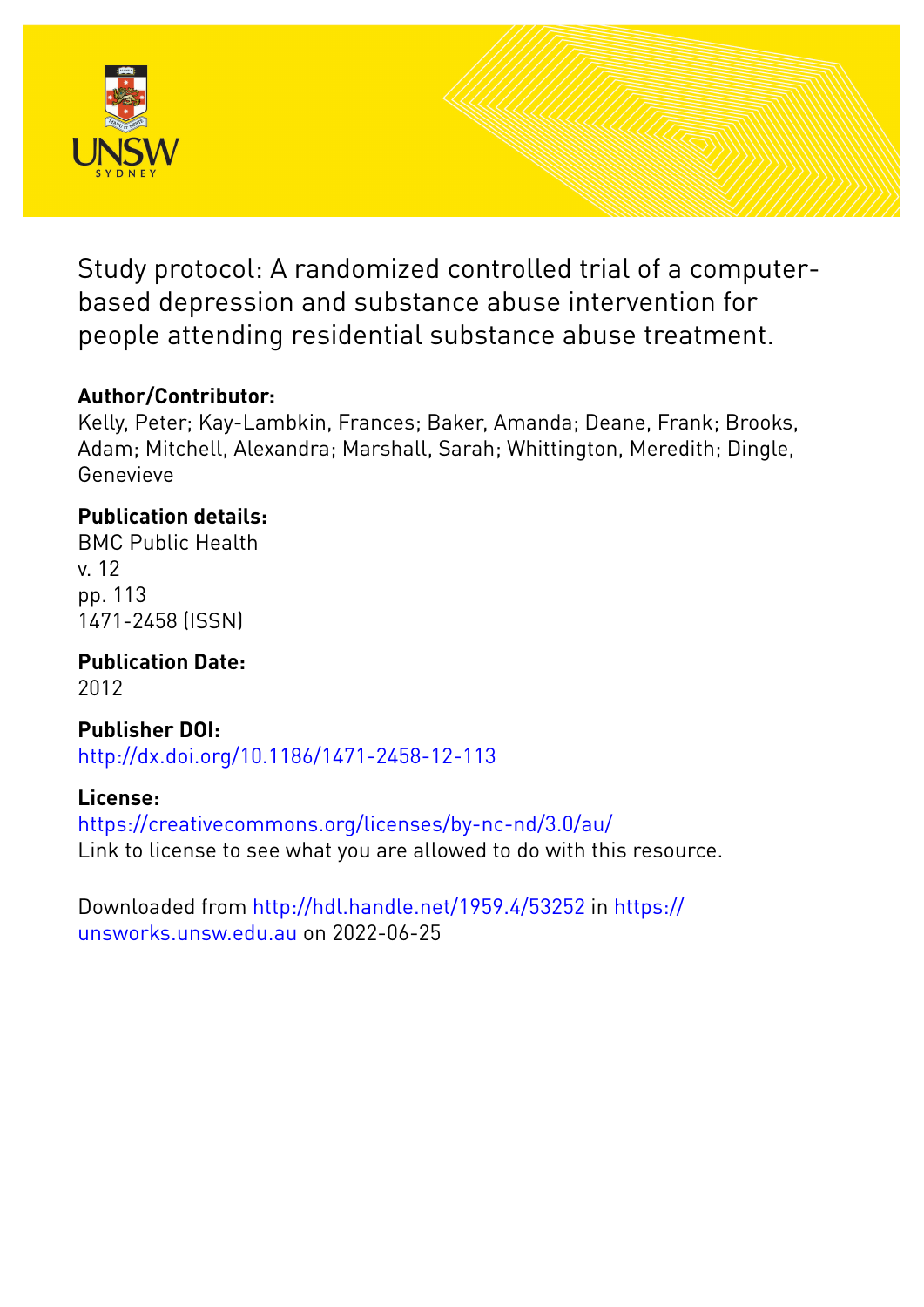# STUDY PROTOCOL Open Access



# Study protocol: a randomized controlled trial of a computer-based depression and substance abuse intervention for people attending residential substance abuse treatment

Peter J Kelly<sup>1\*</sup>, Frances J Kay-Lambkin<sup>2</sup>, Amanda L Baker<sup>3</sup>, Frank P Deane<sup>1</sup>, Adam C Brooks<sup>4</sup>, Alexandra Mitchell<sup>1</sup> , Sarah Marshall<sup>1</sup>, Meredith Whittington<sup>1</sup> and Genevieve A Dingle<sup>5</sup>

# Abstract

**Background:** A large proportion of people attending residential alcohol and other substance abuse treatment have a co-occurring mental illness. Empirical evidence suggests that it is important to treat both the substance abuse problem and co-occurring mental illness concurrently and in an integrated fashion. However, the majority of residential alcohol and other substance abuse services do not address mental illness in a systematic way. It is likely that computer delivered interventions could improve the ability of substance abuse services to address cooccurring mental illness. This protocol describes a study in which we will assess the effectiveness of adding a computer delivered depression and substance abuse intervention for people who are attending residential alcohol and other substance abuse treatment.

Methods/Design: Participants will be recruited from residential rehabilitation programs operated by the Australian Salvation Army. All participants who satisfy the diagnostic criteria for an alcohol or other substance dependence disorder will be asked to participate in the study. After completion of a baseline assessment, participants will be randomly assigned to either a computer delivered substance abuse and depression intervention (treatment condition) or to a computer-delivered typing tutorial (active control condition). All participants will continue to complete The Salvation Army residential program, a predominantly 12-step based treatment facility. Randomisation will be stratified by gender (Male, Female), length of time the participant has been in the program at the commencement of the study (4 weeks or less, 4 weeks or more), and use of anti-depressant medication (currently prescribed medication, not prescribed medication). Participants in both conditions will complete computer sessions twice per week, over a five-week period. Research staff blind to treatment allocation will complete the assessments at baseline, and then 3, 6, 9, and 12 months post intervention. Participants will also complete weekly self-report measures during the treatment period.

**Discussion:** This study will provide comprehensive data on the effect of introducing a computer delivered, cognitive behavioral therapy based co-morbidity treatment program within a residential substance abuse setting. If shown to be effective, this intervention can be disseminated within other residential substance abuse programs.

Trial registration: Australia and New Zealand Clinical Trials Register (ANZCTR): [ACTRN12611000618954](http://www.anzctr.org.au/ACTRN12611000618954.aspx)

\* Correspondence: [pkelly@uow.edu.au](mailto:pkelly@uow.edu.au)

<sup>1</sup>Illawarra Institute for Mental Health, School of Psychology, University of Wollongong, Northfields Avenue, Wollongong 2522, Australia Full list of author information is available at the end of the article



© 2012 Kelly et al; BioMed Central Ltd. This is an Open Access article distributed under the terms of the Creative Commons Attribution License [\(http://creativecommons.org/licenses/by/2.0](http://creativecommons.org/licenses/by/2.0)), which permits unrestricted use, distribution, and reproduction in any medium, provided the original work is properly cited.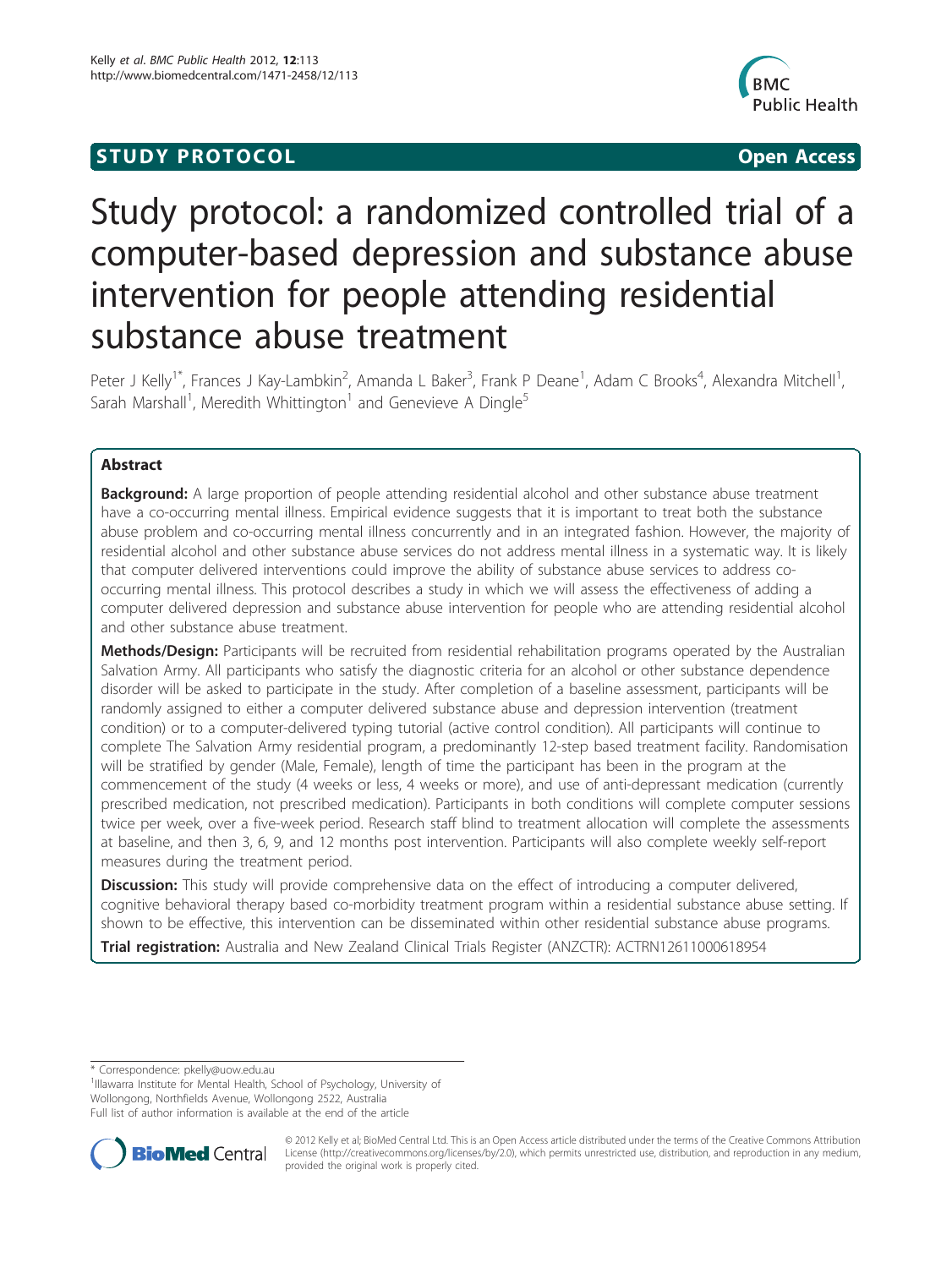## Background

It is very common for people with alcohol or substance dependence disorders to also have other co-occurring mental illnesses. This is particularly the case for people attending residential alcohol and other substance abuse treatment services, where it is estimated that between 64% and 71% of participants have co-occurring mental illness [\[1](#page-8-0)]. When compared to people with a substance abuse problem unaccompanied by mental illness, people with co-occurring mental illnesses tend to have much poorer treatment outcomes. For example, they are significantly more likely to have a poor treatment response, higher rate of relapse, more hospital visits, increased incidence of Hepatitis C and HIV infection, higher incarceration rate, family difficulties and homelessness [see 2].

Traditionally, alcohol and other substance abuse services have delivered drug and alcohol interventions and relied on mental health services, working in either a parallel or sequential fashion, to address the mental health of their patients [[3](#page-8-0),[4\]](#page-8-0). This type of approach has proven largely ineffective, often resulting in increased fragmentation between the services, higher treatment dropout and exclusion of participants from substance abuse services [[5\]](#page-8-0). In response, integrated approaches have been developed that concurrently target both the substance abuse and mental illness [see 3 review]. There is evidence that integrated residential treatment facilities are more effective in treating complex mental illness and substance abuse disorders, than less integrated facilities [[2\]](#page-8-0).

Cognitive Behavioural Therapy (CBT) is an approach that lends its self very successfully to being delivered in an integrated fashion. There is strong support for its effectiveness in the treatment of alcohol and substance abuse disorders [[6\]](#page-8-0), as well as across a wide range of psychiatric conditions [\[7](#page-8-0)]. Whilst CBT has demonstrated comparative effectiveness to other therapeutic approaches [\[8](#page-8-0)], it tends to have more durable long-term effects when compared to other treatment conditions [[9\]](#page-8-0). For example, in a randomized trial comparing integrated CBT with a12-Step facilitation therapy for people diagnosed with substance dependence and depression, both interventions produced similar reductions in substance use and depression at the end of treatment [\[10](#page-8-0)]. However, participants in the integrated CBT condition continued to demonstrate improvements in their depression at 6-months follow-up, while depression for participants in the 12-Step condition deteriorated. More stable reductions in substance use were also demonstrated for people in the integrated CBT condition at follow-up.

Whilst there is increasing empirical support for integrated treatment approaches, the majority of substance abuse services do not address co-occurring mental illness in a systematic way. For example, a review of residential substance abuse services across three Australian states indicated that 88% of services were not equipped to provide integrated mental health treatment [[11\]](#page-8-0). This appears to be largely the result of organisations employing people with limited or no mental health qualifications and failing to prioritise co-morbidity treatment [[12\]](#page-8-0). Moreover, high staff turnover rates in the substance abuse field [[13,14](#page-8-0)] makes attempts to train staff in new therapeutic approaches, such as integrated CBT, problematic and difficult to sustain in the longer term.

One approach to improve the utilization of evidencebased approaches in health settings is to use computer based interventions [[15](#page-8-0)]. Benefits of computer based approaches are that they do not require additional staff, do not rely on staff having specialist mental health or substance abuse training, and are relatively cost-efficient to deliver. Emerging research has demonstrated that computer delivered interventions can produce clinically significant improvements across a range of outcome domains [\[16](#page-8-0)]. Computer delivered interventions are increasingly being recommended for use in the substance abuse field [\[17](#page-8-0)-[21\]](#page-8-0). Whilst it is still a developing area of clinical research, the use of computer based CBT interventions for drug and alcohol abuse appears to be efficacious [[22\]](#page-9-0). For example, CBT4CBT is a 6-session, computer-delivered program that is based on cognitive behavioural principles. It is a self-directed program that is used as an adjunct to treatment as usual. Evaluation of the program indicated that it is superior to treatment as usual, both at the end of treatment, and at 8-weeks and 6-month follow-up [[23](#page-9-0),[24](#page-9-0)]. Whilst CBT4CBT appears to be quite a promising intervention, it does not specifically target co-occurring mental illnesses.

An integrated computer delivered CBT intervention for co-occurring depression and alcohol or substance use disorders has been developed. The Self-Help for Alcohol/other drug use and Depression program [SHADE; 25] is a 10-session multimedia psychotherapy treatment program incorporating motivational, behavioural and cognitive components. The SHADE program delivers its therapeutic content via a number of interactive components including video demonstrations, voiceovers, and in session exercises. Results from an initial randomised clinical trial indicated that the SHADE Program outcomes were equivalent when a therapist delivered the same intervention to people attending outpatient substance abuse treatment. It also produced significantly better treatment outcomes than a brief intervention alone [[25\]](#page-9-0). To date research has not examined the use of SHADE within a residential treatment setting or the extent that it might enhance standard care [[26\]](#page-9-0).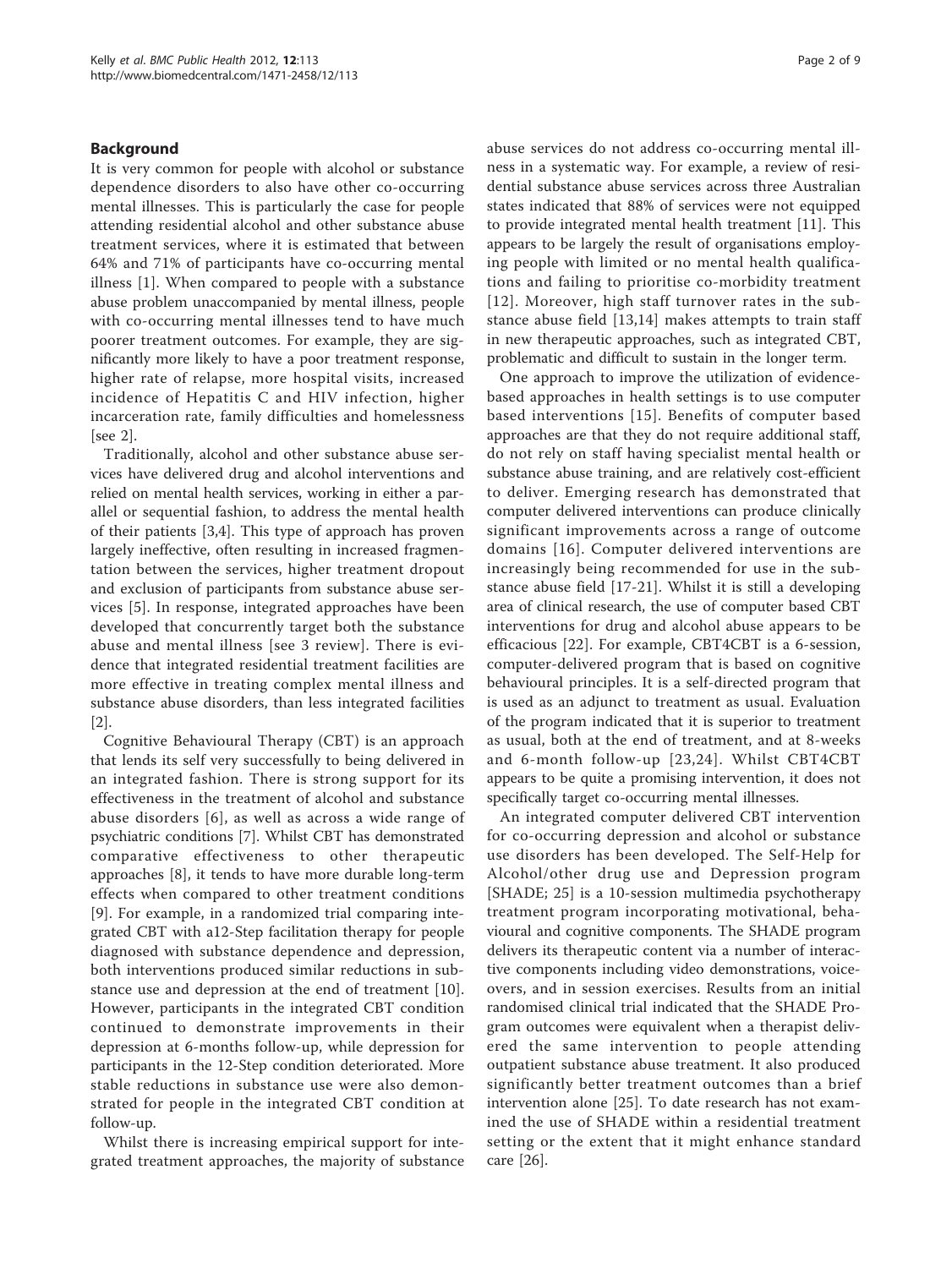The current project will be conducted at The Salvation Army Sydney Recovery Service Centres located in the Australian states of Sydney and Brisbane. These centres provide a 12-step based residential alcohol and other substance abuse program. The purpose of the current study is to examine the effectiveness of 'adding' the SHADE program to an already established treatment facility. The study will be conducted as a randomized trial, in which participants allocated to the treatment condition will complete the SHADE Program. A typing training program will be used as an active control condition. As mental illness is not specifically targeted as part of The Salvation Army program, and CBT is not systematically available for substance use disorders, it is hypothesized that individuals in the Treatment Condition will report greater improvements in their mental health and greater reductions in their substance use at follow-up, than individuals in the Control Condition. Recruitment for the study is currently underway. The study is funded by a competitive research grant from the Australian Rotary Health Fund. The University of Wollongong Human Research Ethics Committee (HE11/ 091) has approved the research trial, which is registered with the Australian New Zealand Clinical Trials Registry (ACTRN12611000618954).

## Methods/Design

#### Study setting

The research program is being conducted at two sites, the Sydney Recovery Service Centre and the Brisbane Recovery Service Centre. The Australian Salvation Army operates both of these centres. The treatment program is up to 10-months in length and is operated in the form of a modified therapeutic community. The Sydney service has 102 beds, including 82 for males and 20 for females. The Brisbane service has 84 beds, including 72 for males and 12 for females. All participants are required to be over the age of 18 and must have an alcohol, substance abuse or gambling problem.

## Study design

This is a prospective randomised controlled trial. Figure [1](#page-4-0) shows the design of the study. After completion of a baseline assessment, participants will be randomly assigned to either the treatment condition (i.e. computer delivered integrated substance abuse and mental health intervention; SHADE) or an active Control Condition (i. e. computer delivered typing tutorial program; Type Master Pro). Randomization will be stratified by gender (male and female), length of time the person has been in the program (4-weeks or less, 4-weeks or more) and current use of anti-depressant medication (currently taking anti-depressant medication, not taking anti-depressant medication). Following completion of the baseline assessment for each participant, the researchers will be issued with a sealed randomisation envelope by an independent researcher that displays the participant identification code. Participants will be instructed to open the envelope at the conclusion of the initial assessment. A permuted block randomisation approach will be used so that the distribution of participants across treatment conditions will be maintained regardless of the final sample size.

#### Participants

All participants will be attending either the Sydney or Brisbane Recovery Service Centres. For the purpose of the current study, only people diagnosed with an alcohol or substance abuse problem will enter the study. It is expected that over the course of the study approximately 200 people will be recruited to participate. Previous surveys of people attending Australian Recovery Service Centres indicate that on average participants are 37 years of age  $(SD = 9.90)$  and have had long-term substance abuse problems ( $M = 19$  years; SD = 23.10). On average, alcohol is the most commonly reported primary substance of abuse (55.6%), followed by amphetamines (20.8%), cannabis (9.7%), heroin (6.2%) and others [7.7%; [[27\]](#page-9-0)]. All participants will complete informed written consent prior to commencing the study, and all participants will be over the age of 18.

## Inclusion and exclusion criteria

All participants attending the residential program will be approached to participate in the study. Exclusion criteria have been kept to a minimum to ensure that the study can examine the effectiveness of using the SHADE program within a 'real world' setting. Participants will only be excluded from the study if: a) the person did not satisfy the diagnostic criteria of an alcohol or substance dependence disorder (i.e. people who were attending the Recovery Service Centre for only gambling). b) The person is a non-English speaker or has a low level of literacy or an organic brain disease that would impact the persons understanding of the computer interventions.

Participants will be included in the study even if they do not have a current or previous diagnosis of a depressive disorder. This decision was made for four reasons: a) approximately 80% of participants attending The Salvation Army Recovery Service Centres report a lifetime history of symptoms associated with depression [\[1](#page-8-0)]. Subsequently, people with alcohol and substance abuse disorders are at risk of developing depression; b) Individuals with substance abuse disorders typically experience high levels of depressotypic thoughts [\[28](#page-9-0)]; c) Previous research shows that symptoms of depression at follow up rather than a diagnosis of a mood disorder at intake is associated with relapse following treatment for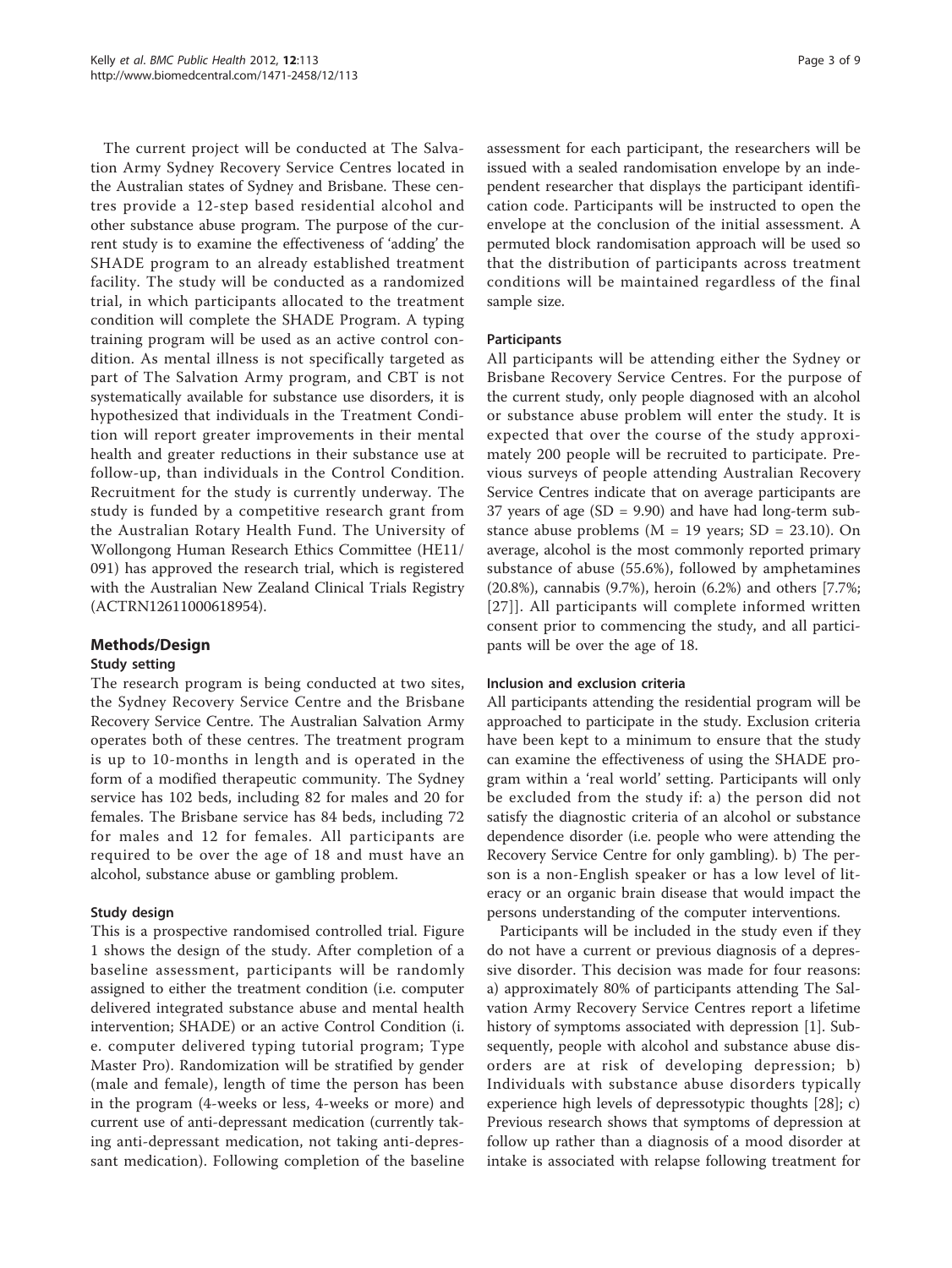<span id="page-4-0"></span>

substance use disorders [[29](#page-9-0)] and; d) it is expected that participants without symptoms associated with depression would still benefit from the substance abuse component of the intervention. To account for the potential confound of depressive disorders participants will be stratified based on their current use of anti-depressant medication as part of the randomization procedures.

## Interventions

## Treatment Condition (computer based co-morbidity treatment)

Individuals in this condition will complete the SHADE program [[25](#page-9-0)]. Participants will attend two  $\times$  1-hour sessions each week, completing the program in five-weeks (approximately 10 h of engagement with SHADE in total).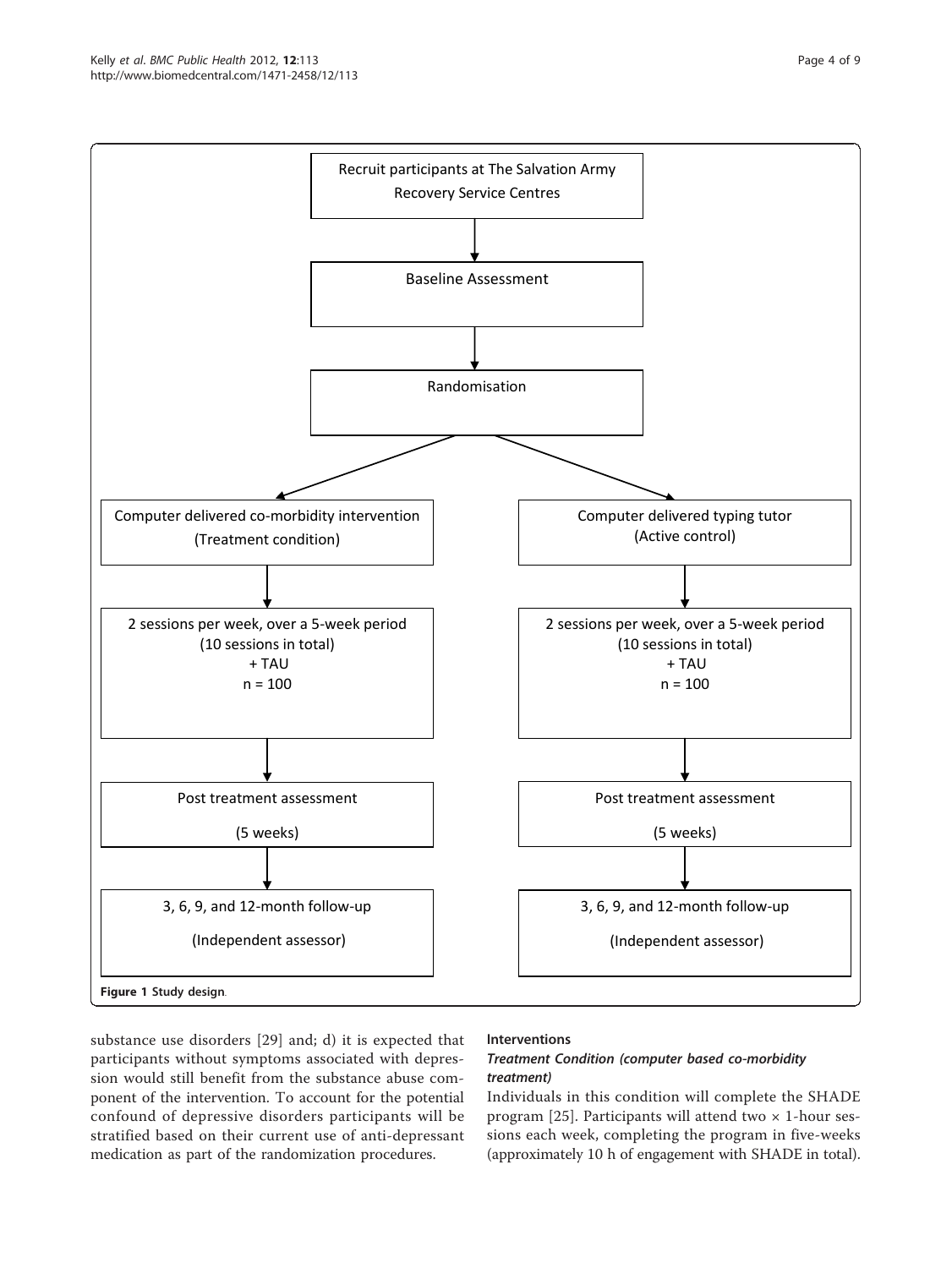These sessions will be conducted on computers located at the Recovery Service Centre. Research assistants will provide technical support whilst participants are completing the program (e.g. helping the person to become familiar with using the program), but will not provide any clinical support. The SHADE program is a clinical intervention that incorporates aspects of motivational interviewing and CBT. The program content is delivered in an integrated fashion and is designed to encourage a reduction in depression and alcohol and/or substance use. The program contains interactive components, including video demonstrations, voiceovers and in-session exercises. The video components are viewed and model the cognitive and behavioural skills relevant to the therapy (e.g. activity scheduling, self-monitoring of thoughts, challenging faulty cognitions, identifying and evaluating cognitive schema, drink/drug refusal and problem solving).

# Active Control Condition (computer delivered typing tutor program)

A limitation with previous computer based intervention studies is the lack of an active control condition [[22\]](#page-9-0). To address this concern we have included a computer delivered typing tutor to control for the amount of screen time participants in the treatment condition experience. Participants in the active control condition will complete a commercially available typing tutor program [\[30](#page-9-0)]. This program has previously been used as an active control in studies examining computer delivered cognitive remediation for participants attending residential substance abuse services [[31](#page-9-0)]. Participants will attend two  $\times$  1-hour sessions each week, completing the computer delivered typing program in 5 weeks (approximately 10 h in total). This is comparable to the Treatment condition. These sessions will be conducted on computers located onsite and, as with the Treatment condition, research staff will be available to support participants with the technical aspects associated with using the computer program.

# Treatment as usual (TAU)

Participants in both the Treatment and Control conditions will be completing The Salvation Army Recovery Service Centre program (i.e. TAU). The program utilises a 12-Step approach and is primarily based on the disease model of addiction. Participants attend individual case management, group therapy sessions and regular chapel services. Groups provided during the program cover a diverse and eclectic range of areas including social skills training, relapse prevention planning, family systems work and anger management. However, participants do not have access to cognitive behavioural therapy. The program does not specifically address cooccurring mental illness, although participants may be under the care of an external medical practitioner and be taking psychiatric medication.

## Outcome measures

Baseline assessments will be conducted prior to notification of randomization status. This will include administering the Structured Clinical Interview of the DSM IV [SCID; [[32](#page-9-0)]] to identify 12-month and lifetime history of alcohol or other substance abuse and dependence disorders. Additionally, 12-month and lifetime history of depressive disorders will also be assessed using the SCID. Outcome measures will be collected at baseline, weekly during the 5 weeks of the treatment program and then at 3-, 6-, 9-, and 12-month follow-up (see Table [1](#page-6-0) for schedule). Independent assessors, who will remain blind to intervention allocation, will conduct follow-up telephone assessments to collect this data. Each participant will be offered \$20 AUD for completion of the baseline assessment and each subsequent follow-up assessment, as reimbursement for the time associated with completing the measures. Participants will receive \$10 AUD for each assessment completed during the treatment program. For assessments completed while a participant is a resident at the Recovery Service Centre, he or she will be remunerated in cash. For telephone assessments completed once the participant leaves the program, gift certificates will be mailed out.

## Primary outcome measures

The two primary outcome variables will be: a) level of substance use; and b) level of depression. The level of substance use will be measured using the composite scores for alcohol use and drug use from the Addiction Severity Index -  $5<sup>th</sup>$  Edition [ASI; [\[33\]](#page-9-0)]. The ASI is a semi-structured clinical interview that has been used widely in addiction research [[34\]](#page-9-0). The Opiate Treatment Index [OTI; [\[35\]](#page-9-0)] will be used as an alternate measure of alcohol and substance use in the last month. The OTI yields a score reflecting the mean number of substance use occasions per day for each drug class assessed for the month prior to assessment. The Timeline Follow-Back Method [TLFB; [[36](#page-9-0)]] will be used to improve participants' recall of their alcohol and substance use on the ASI and OTI. The TLFB method yields high test-retest reliability and has been used successfully in both face-to-face and telephone delivered assessment procedures [[37,38](#page-9-0)]. The Beck Depression Fast Screen [BDFS; [[39\]](#page-9-0)] and the depression subscale of the Depression, Anxiety and Stress Scale [DASS-21; [[40\]](#page-9-0)] will be used to examine changes in depression levels during the course of the study.

## Secondary outcome measures

A requirement of treatment in the residential facility is that participants do not use any alcohol or non-prescribed substances of abuse. Therefore, to be able to examine alcohol and substance use outcomes whilst a person is a resident of the program, secondary outcome measures will be included that examine cravings for the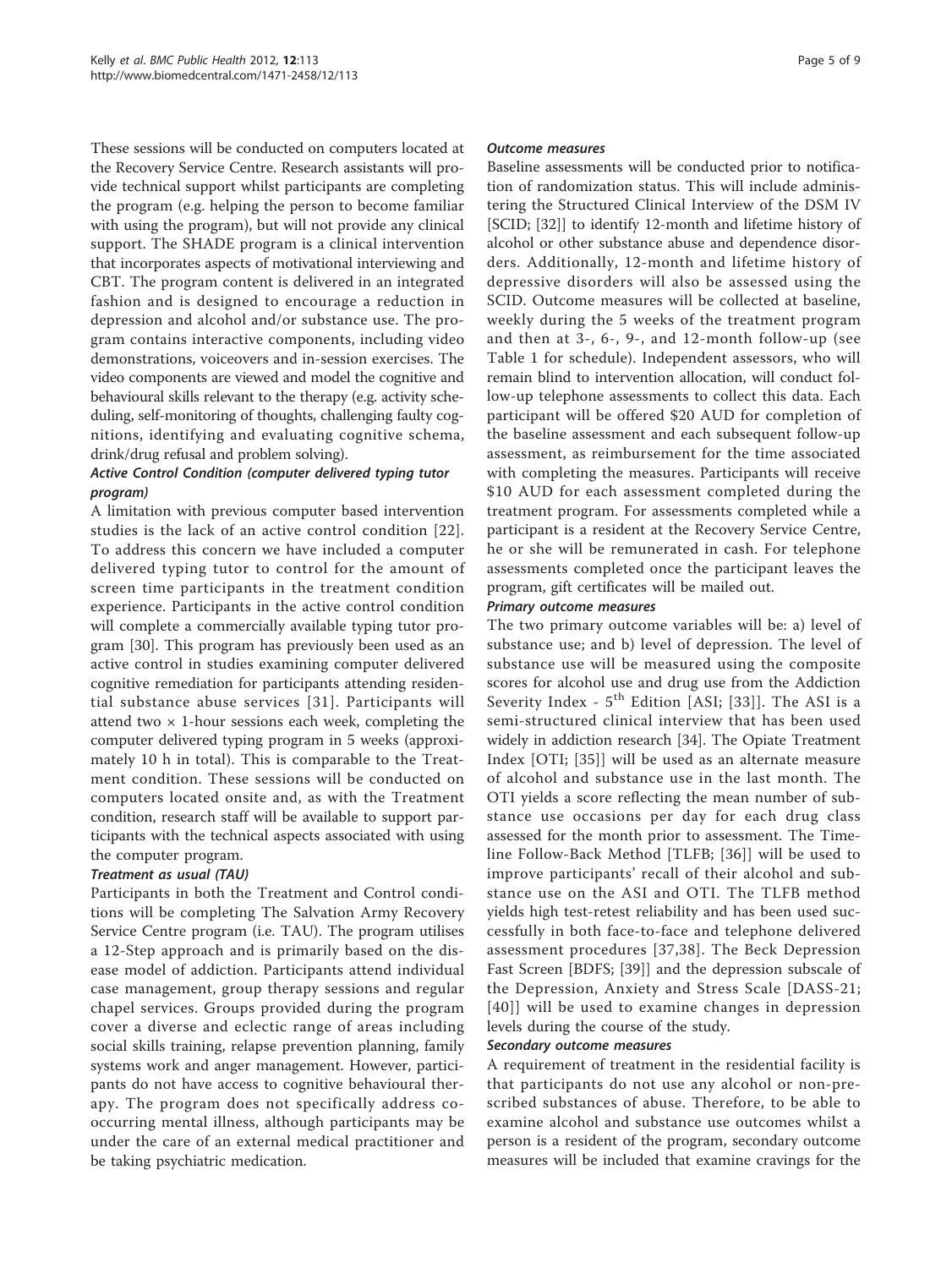| Domain assessment and instrument used                                                         | <b>Baseline</b> | Weeks<br>$1$ to $4$ | Week<br>5    | <b>Months</b><br>3, 6, 9, 12 |
|-----------------------------------------------------------------------------------------------|-----------------|---------------------|--------------|------------------------------|
|                                                                                               |                 |                     |              |                              |
| Structured Clinical Interview for DSM Disorders: depression and substance abuse sections only | ✓               |                     |              |                              |
| Alcohol and substance abuse measures                                                          |                 |                     |              |                              |
| Addiction Severity Index: Alcohol and Drug composite scores                                   | ✓               |                     | ✓            | ✓                            |
| Alcohol Use Disorders Identification Test                                                     | ✓               |                     |              |                              |
| Drug Abuse Screening Test                                                                     | ✓               |                     |              |                              |
| Opiate Treatment Index                                                                        | ✓               |                     | $\checkmark$ | $\checkmark$                 |
| Drug Taking Confidence Questionnaire                                                          | ✓               | $\checkmark$        | $\checkmark$ | $\checkmark$                 |
| PENN Alcohol Craving Scale                                                                    | ℐ               | ✓                   | ✓            | √                            |
| Drug Risk Response Test                                                                       | ✓               |                     | ✓            |                              |
| Fagerstrom Test for Nicotine Dependence                                                       | ✓               | ✓                   | ✓            | √                            |
| Mental health measures                                                                        |                 |                     |              |                              |
| Addiction Severity Index: Mental Health composite score                                       | ✓               |                     | ✓            | ✓                            |
| Depression, Anxiety and Stress Scale                                                          | ✓               | ✓                   | $\checkmark$ | ✓                            |
| Beck Fast Screen                                                                              | ✓               | ✓                   | $\checkmark$ | ✓                            |
| Dysfunctional Attitudes Scale                                                                 | ✓               | ✓                   | $\checkmark$ | ✓                            |
| Ways of Responding                                                                            | $\checkmark$    |                     | ✓            |                              |
| Other                                                                                         |                 |                     |              |                              |
| Background and demographic information                                                        | ✓               |                     |              |                              |
| Addiction Severity Index: Employment Status composite score                                   | ✓               |                     |              | ✓                            |
| Client Satisfaction Survey                                                                    |                 |                     | ✓            |                              |
| Computer Attitudes Scale                                                                      | ✓               | ✓                   | ✓            |                              |

#### <span id="page-6-0"></span>Table 1 Assessment instruments proposed for the current study

person's primary substance of abuse [PENN Alcohol Cravings Survey; [[41](#page-9-0)]] and self-efficacy in terms of resisting the urge to drink alcohol or take drugs in specific high relapse risk situations [Drug Taking Confidence Questionnaire; [[42](#page-9-0)]]. Additionally, the Dysfunctional Attitudes Scale [[43\]](#page-9-0) will be used to examine changes in the existence and intensity of dysfunctional attitudes commonly associated with depression. The ASI composite score for employment status will also be used to examine employment outcomes.

To examine the potential mechanisms of change associated with the SHADE program, two measures of coping skill acquisition will be included. The Drug Risk Response Test [DRRT; [\[44,45\]](#page-9-0)] measures coping skills to manage circumstances in which there is a high risk for using alcohol or other drugs. It has been used in a number of studies exploring coping skill acquisition amongst individuals receiving treatment for substance use disorders [[45](#page-9-0)-[47](#page-9-0)]. The Ways of Responding Questionnaire [WOR; [\[48](#page-9-0)]] is a measure that examines coping skills in response to situations that increase the risk of depressed mood. Both the DRRT and the WOR involve the participant providing responses to hypothetical scenarios, with their responses providing an indication of both their adaptive and maladaptive coping skills. Research

assistants blind to the participants treatment condition will rate both the WOR and the DRRT.

#### Data-analysis

#### Power analysis

Data from the SHADE study [\[25\]](#page-9-0) indicate that the computerized intervention is associated with a 1.53 effect size change for depression and 0.86 for alcohol between baseline and 12-month follow-up assessments. These effects sizes were entered into G-Power 3.1 [\[49\]](#page-9-0) in order to estimate the sample sizes required to detect similar differences between the treatment and active control conditions in the current study. Power was set at 80% and conservative 2-tailed tests were assumed even though a directional hypothesis is proposed. The sample size needed to detect a similar effect size between groups on depression is 8 per group for depression (total  $N = 16$ ) and 23 per group for alcohol (total  $N =$ 46). Given the SHADE studies compared the computerized intervention to a control condition consisting of only received a brief intervention and the proposed study is comparing SHADE + TAU to an active control condition + TAU, we anticipate smaller effect sizes. When a more conservative medium effect size of .50 is used, power is set to 80% and a 2-tailed test is used, a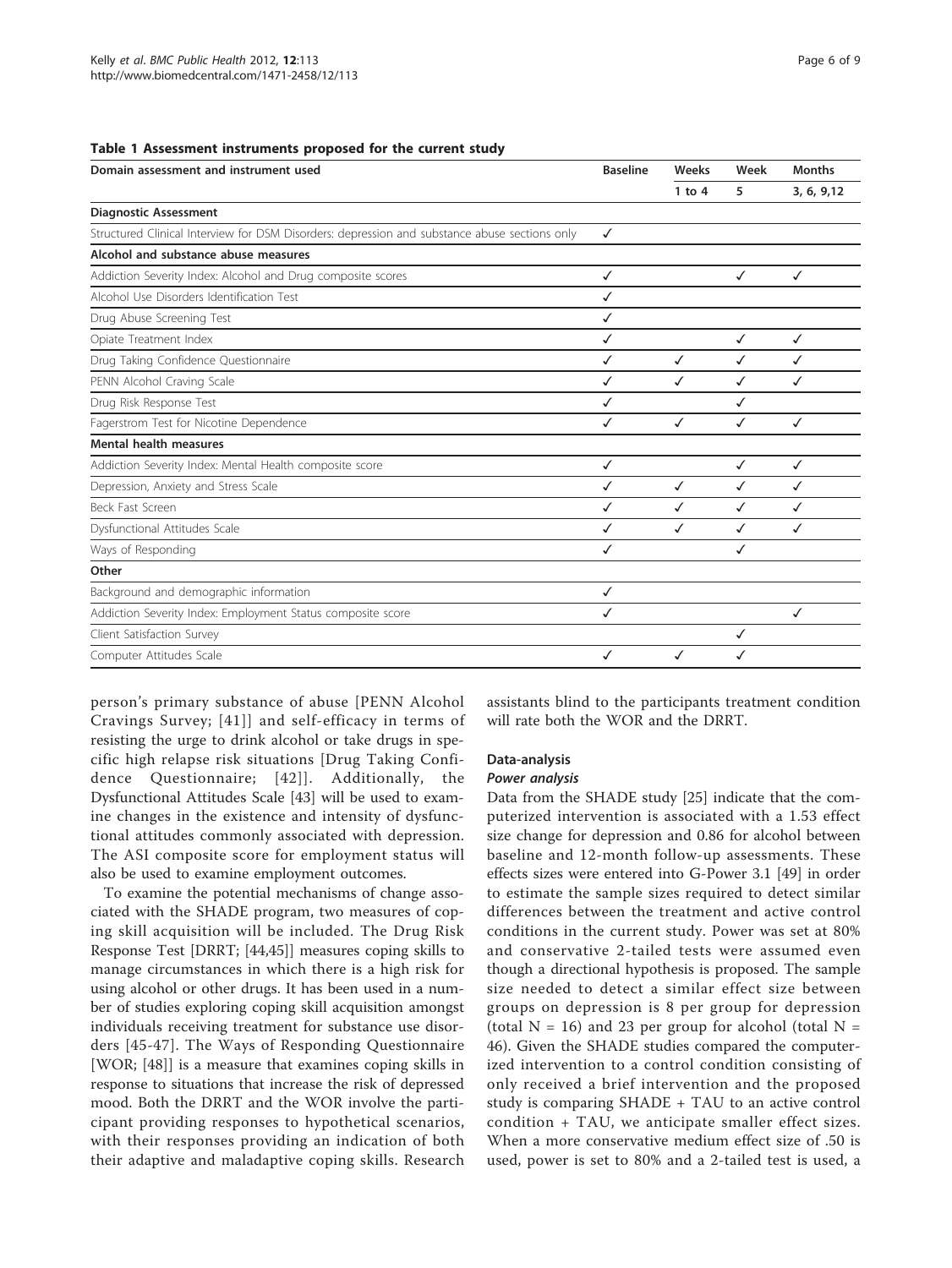sample size of 64 per group is needed (total  $N = 128$ ). A conservative drop out rate is 35% of participants at follow-up. As such, we will recruit a minimum of 200 participants to the study. This will ensure that we will have sufficient power to conduct the analysis.

#### Analysis plan

Data coding and analysis will be carried out by the authors using available software packages. Variables hypothesised to change over time according to treatment allocation will be examined predominantly using generalized linear mixed models. These techniques facilitate management of missing data without imputing values or excluding participants. Primary outcome measures will typically be analysed in two ways: a) intention to treat; and b) analyses performed within the sub-sample of participants who completed the majority of treatment sessions. In addition, comparisons on selected demographic and clinical characteristics will be made between this sub-sample and those who dropped out of treatment, to help detect any biases in outcome measures. Other potential confounders will also be examined (e.g. involvement in additional mental health treatments) and their potential effects will be modelled in the major analyses (e.g., controlling and not controlling for these variables). As a partial control for the number of statistical tests to be conducted, the threshold for significance will be set at  $p < 0.01$ .

## **Discussion**

The present study is examining the effectiveness of 'adding' a computer delivered co-morbidity intervention to residential alcohol and other substance abuse treatment. A large proportion of people accessing residential drug and alcohol treatment screen positive for mental illness, with depression being the most common [[1\]](#page-8-0). It is expected that long-term mental health outcomes for participants who complete the SHADE program will be significantly better than for those allocated to the control condition. Additionally, as the residential treatment facility is based on a 12-step approach, rather than a CBT approach, it is expected that the CBT based SHADE intervention will also improve alcohol and substance abuse outcomes for participants relative to the control condition.

#### Strengths and limitations

A significant strength of the current research is that it will be conducted as an effectiveness study. Unlike efficacy studies, where clinical trials are typically conducted in highly controlled research environments, effectiveness studies are conducted in 'real world' treatment settings. The advantage of using this approach is that the results are more representative of 'actual' clinical practice and provide evidence regarding the feasibility of using the intervention as part of ongoing routine care. The research design also includes additional attempts to increase the generalizability of the results by using very inclusive eligibility criteria.

Previous trials of the SHADE program have used therapists to support the delivery of the program [[25,26](#page-9-0)]. This has included the delivery of a one-session intervention at the commencement of treatment and 10-minute 'check in' sessions at the conclusion of each computer session. Possible advantage of such an approach are that therapists can check participants understanding of the intervention, confirm homework assignment, and therapists can address any motivational issues. It has been suggested that therapist support is likely to improve client utilisation of computer interventions and subsequently improve client outcomes [[18](#page-8-0)]. However, a decision has been made in this study to not provide therapist support in the delivery of the program. This is in line with previous computer delivered interventions for substance abuse clients [[44](#page-9-0)] and likely reflects more closely how interventions would ultimately be implemented within routine care.

A further strength is that the research design includes an active attention control condition. A computer delivered typing tutor will be used as the control, with participants being provided with the rationale that improving their typing skills will help their future employment opportunities. This active control has previously been used in computer based trials in residential alcohol and other substance abuse treatment settings [[31](#page-9-0)], and addresses limitations with previous clinical trials in which comparisons have only been made to no-treatment conditions [[22\]](#page-9-0).

A significant challenge for this project will be participant dropout due to participants leaving the residential treatment facility prior to completing the intervention. Dropout rates from substance abuse treatments are extremely high. Fifty-seven percent of participants prematurely leave within the first 3-months of treatment [[50\]](#page-9-0). Similar percentages have also been reported in the broader alcohol and other substance abuse treatment literature [see [[51](#page-9-0)] for review]. To help address this concern, participants will complete the SHADE or computer delivered typing interventions twice a week (i. e. over a 5-week period). This represents a shift from the protocol used by Kay-Lambkin et al. [[25\]](#page-9-0), where SHADE was delivered weekly for 10-weeks.

A further challenge for the study will be retaining participants at follow-up. People with alcohol and other substance abuse disorders are traditionally very difficult to follow-up. This is further complicated with residential facilities, as participants often move outside of their local area to attend treatment. Attempts to improve follow-up rates in the current study will include using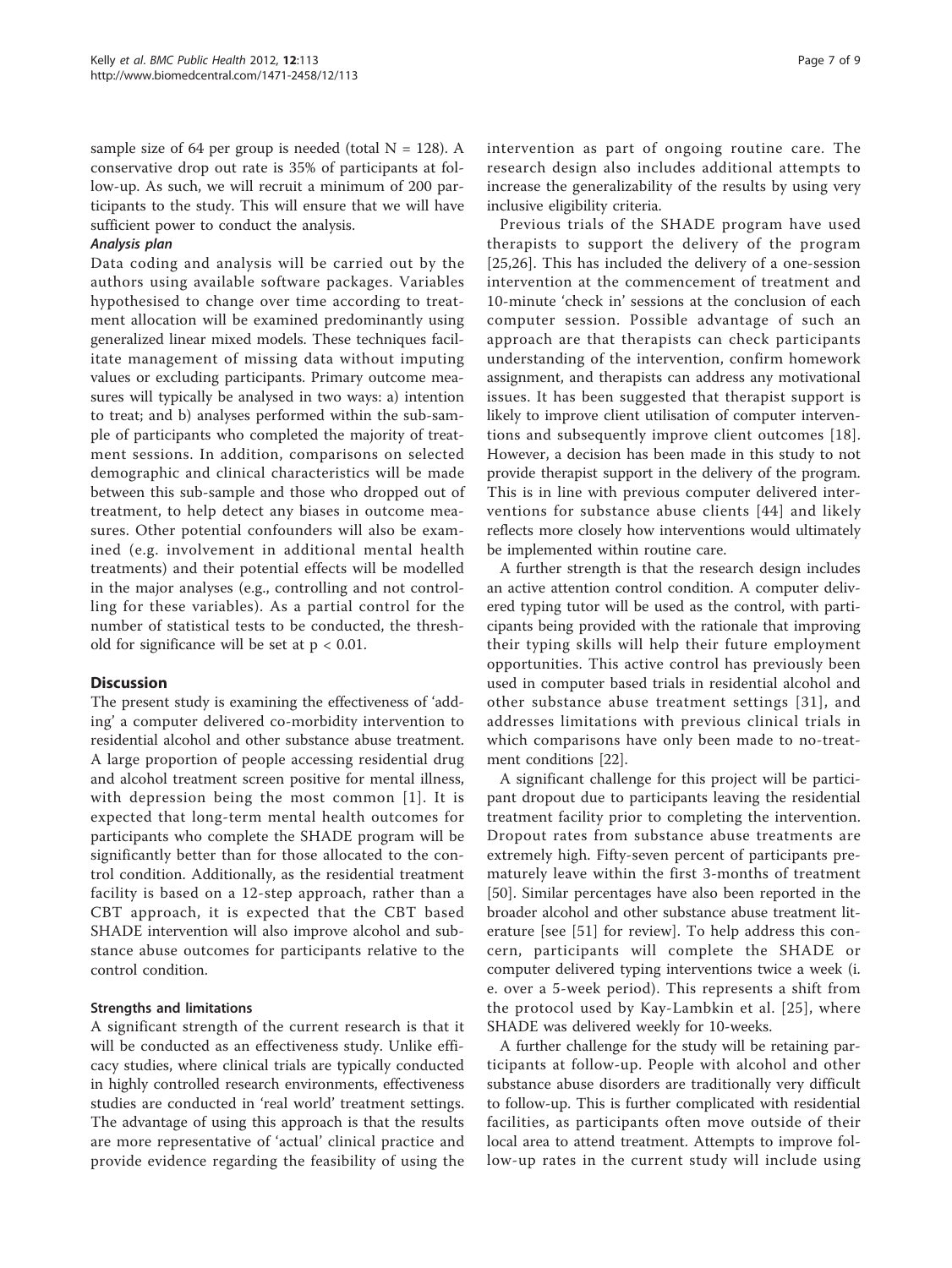<span id="page-8-0"></span>telephone follow-up, obtaining contact details of significant others to help with locating participants, reinforcing to participants the importance of conducting follow-up and financially compensating participants for the time required to complete the assessments (AUD \$20).

#### Conclusion

To our knowledge this is the first study to examine the use of a computer based comorbidity intervention within a residential substance abuse setting. The current study seeks to address a significant gap in treatment delivery by examining the effectiveness of using a computer-based comorbidity intervention, employing CBT strategies, within a residential substance abuse setting. Results from this study will provide very valuable information regarding effectiveness of 'adding' the SHADE program to routine care. The study will also provide information regarding the feasibility of using computer delivered interventions within residential alcohol and other substance abuse settings.

#### Acknowledgements

This research is funded by the Australian Rotary Health Fund. We gratefully acknowledge The Salvation Army for supporting the study. In particular, we would like to thank Mr. Gerard Byrne, Major David Pullen, Major Bob Seymour, Major Graham Tamsett Mr. John Wilson, Mr Trevor Doig and the teams at the Sydney and Brisbane Recovery Service Centres. We would also like to thank the people who agreed to participate in the study.

#### Author details

<sup>1</sup>Illawarra Institute for Mental Health, School of Psychology, University of Wollongong, Northfields Avenue, Wollongong 2522, Australia. <sup>2</sup>National Drug and Alcohol Research Centre, University of New South Wales, King Steet, Sydney 2052, Australia. <sup>3</sup>Centre for Brain and Mental Health Research, University Drive University of Newcastle, Callaghan 2308, Australia. 4 Treatment Research Institute, Independence Mall West, Philadelphia 19106, USA. <sup>5</sup>School of Psychology, University of Queensland, Sir Fred Schonell Drive, Brisbane 4072, Australia.

#### Authors' contributions

All authors have made an intellectual contribution to this research trial. The study chief investigators PJK, FKL, AB, FPD, ACB and GAD were responsible for identifying the research questions, design of the study and overseeing the implementation of the study. Associate investigator AM was responsible for the development of additional research questions, selection of process measures and development of inter-rater reliability procedures. Research assistants SM and MW contributed to the development of support materials, recruitment of participants and study implementation. All authors were responsible for drafting of this manuscript and have read and approved the final version.

#### Competing interests

Kelly and Deane both hold research consultancies with The Salvation Army. The SHADE computer based program has been licensed for use in the United States of America by Cobalt Therapeutics. The authors (FKL, AB) receive no financial benefit as a result of this licensing agreement.

Received: 9 January 2012 Accepted: 10 February 2012 Published: 10 February 2012

#### References

- 1. Mortlock KS, Deane FP, Crowe TP: [Screening for mental disorder](http://www.ncbi.nlm.nih.gov/pubmed/21353441?dopt=Abstract) [comorbidity in Australian alcohol and other drug residential treatment](http://www.ncbi.nlm.nih.gov/pubmed/21353441?dopt=Abstract) [settings.](http://www.ncbi.nlm.nih.gov/pubmed/21353441?dopt=Abstract) J Subst Abuse Treat 2011, 40:397-404.
- 2. Brunette M, Mueser K, Drake R: [A review of research on residential](http://www.ncbi.nlm.nih.gov/pubmed/15763752?dopt=Abstract) [programs for people with severe mental illness and co-occurring](http://www.ncbi.nlm.nih.gov/pubmed/15763752?dopt=Abstract) [substance use disorders.](http://www.ncbi.nlm.nih.gov/pubmed/15763752?dopt=Abstract) Drug Alcohol Rev 2004, 23:471-481.
- 3. Donald M, Dower J, Kavanagh D: Integrated versus non-integrated management and care for clients with co-occurring mental health and substance use disorders: a qualitative systematic review of randomised controlled trials. Soc Sci Med 2004, 60:1371-1383.
- 4. Kavanagh DJ, Greenaway L, Jenner L, Saunders JB, White A, Sorban J, Hamilton G: [Contrasting views and experiences of health professionals](http://www.ncbi.nlm.nih.gov/pubmed/10789533?dopt=Abstract) [on the management of comorbid substance misuse and mental](http://www.ncbi.nlm.nih.gov/pubmed/10789533?dopt=Abstract) [disorders.](http://www.ncbi.nlm.nih.gov/pubmed/10789533?dopt=Abstract) Aust N Z J Psychiatry 2000, 34:279-289.
- 5. Ridgely MS, Goldman HH, Willenbring M: [Barriers to the care of persons](http://www.ncbi.nlm.nih.gov/pubmed/2185535?dopt=Abstract) [with dual diagnoses: organizational and financing issues.](http://www.ncbi.nlm.nih.gov/pubmed/2185535?dopt=Abstract) Schizophr Bull 1990, 16:123-132.
- 6. Magill M, Zara AR: [Cognitive-behavioral treatment with adult alcohol and](http://www.ncbi.nlm.nih.gov/pubmed/19515291?dopt=Abstract) [illicit drug users: a meta-analysis of randomized controlled trials.](http://www.ncbi.nlm.nih.gov/pubmed/19515291?dopt=Abstract) *J Stud* Alcohol Drugs 2009, 70:516-527.
- 7. Butler AC, Chapman JE, Forman EW, Beck AT: [The empirical status of](http://www.ncbi.nlm.nih.gov/pubmed/16199119?dopt=Abstract) [cognitive-behavioral therapy: A review of meta-analyses.](http://www.ncbi.nlm.nih.gov/pubmed/16199119?dopt=Abstract) Clin Psychol Rev 2006, 26:17-31.
- 8. Group PMR: Matching alcoholism treatments to client heterogeneity: project match post treatment drinking outcomes. J Stud Alcohol Drugs 1997, 58:7-29.
- 9. Hides L, Samet S, Lubman DI: [Cognitive behaviour therapy \(CBT\) for the](http://www.ncbi.nlm.nih.gov/pubmed/20887574?dopt=Abstract) [treatment of co-occurring depression and substance use: Current](http://www.ncbi.nlm.nih.gov/pubmed/20887574?dopt=Abstract) [evidence and directions for future research.](http://www.ncbi.nlm.nih.gov/pubmed/20887574?dopt=Abstract) Drug Alcohol Rev 2010, 29:508-517.
- 10. Brown SA, Glasner-Edwards SV, Tate SR, McQuaid JR, Chalekian J, Granholm E: [Integrated cognitive behavioral therapy versus twelve-step](http://www.ncbi.nlm.nih.gov/pubmed/17373561?dopt=Abstract) [facilitation therapy for substance-dependent adults with depressive](http://www.ncbi.nlm.nih.gov/pubmed/17373561?dopt=Abstract) [disorders.](http://www.ncbi.nlm.nih.gov/pubmed/17373561?dopt=Abstract) J Psychoactive Drugs 2006, 38:449-460.
- 11. Mathews H, Kelly PJ, Deane FP: [The dual diagnosis capability of](http://www.ncbi.nlm.nih.gov/pubmed/21355921?dopt=Abstract) [residential addiction treatment centres: priorities and confidence to](http://www.ncbi.nlm.nih.gov/pubmed/21355921?dopt=Abstract) [improve capability following a review process.](http://www.ncbi.nlm.nih.gov/pubmed/21355921?dopt=Abstract) Drug Alcohol Rev 2011, 30:195-199.
- 12. Miller WR, Sorensen JL, Selzer JA, Brigham GS: [Disseminating evidence](http://www.ncbi.nlm.nih.gov/pubmed/16814008?dopt=Abstract)[based practices in substance abuse treatment: a review with](http://www.ncbi.nlm.nih.gov/pubmed/16814008?dopt=Abstract) [suggestions.](http://www.ncbi.nlm.nih.gov/pubmed/16814008?dopt=Abstract) J Subst Abuse Treat 2006, 31:25-39.
- 13. Woltmann EM, Whitley R, McHugo GJ, Brunette M, Torrey WC, Coots L, Lynde D, Drako RE: [The role of staff turnover in the implementation of](http://www.ncbi.nlm.nih.gov/pubmed/18586989?dopt=Abstract) [evidence-based practices in mental health care.](http://www.ncbi.nlm.nih.gov/pubmed/18586989?dopt=Abstract) Psychiatr Serv 2008, 59:732-737.
- 14. Eby LT, Burk H, Maher CP: How serious of a problem is staff turnover in substance abuse treatment? A longnitudinal study of actual turnover. J Subst Abuse Treat 2010, 39:246-271.
- 15. Cucciare MA, Weingardt KR: Integrating information technology into the evidence-based practice of psychology. Clin Psychol 2007, 11:61-70.
- 16. Cavanagh K, Shapiro DA: [Computer treatment for common mental health](http://www.ncbi.nlm.nih.gov/pubmed/14981789?dopt=Abstract) [problems.](http://www.ncbi.nlm.nih.gov/pubmed/14981789?dopt=Abstract) J Clin Psychol 2004, 60:239-251.
- 17. Cucciare MA, Weingardt KR, Humphreys K: [How internet technology can](http://www.ncbi.nlm.nih.gov/pubmed/20443772?dopt=Abstract) [improve the quality of care for substance use disorders.](http://www.ncbi.nlm.nih.gov/pubmed/20443772?dopt=Abstract) Curr Drug Abuse Rev 2009, 2:256-262.
- 18. Brooks AC, Ryder D, Carise D, Kirby KC: [Feasibility and effectiveness of](http://www.ncbi.nlm.nih.gov/pubmed/20667682?dopt=Abstract) [computer-based therapy in community treatment.](http://www.ncbi.nlm.nih.gov/pubmed/20667682?dopt=Abstract) J Subst Abuse Treat 2010, 39:227-235.
- 19. White A, Kavanagh D, Stallman H, Klein B, Kay-Lambkin F, Proudfoot J, Drennan J, Connor J, Baker A, Hines E, Young R: Online alcohol interventions: a systematic review. J Med Internet Res 2010, 12: e62p.61-e62p.12.
- 20. Gainsbury S, Blaszczynski A: [A systematic review of Internet-based](http://www.ncbi.nlm.nih.gov/pubmed/21146272?dopt=Abstract) [therapy for the treatment of addictions.](http://www.ncbi.nlm.nih.gov/pubmed/21146272?dopt=Abstract) Clin Psychol Rev 2011, 31:490-498.
- 21. Bray JW, Cowell AJ, Hinde JM: [A systematic review and meta-analysis of](http://www.ncbi.nlm.nih.gov/pubmed/21263359?dopt=Abstract) [health care utilization outcomes in alcohol screening and brief](http://www.ncbi.nlm.nih.gov/pubmed/21263359?dopt=Abstract) [intervention trials.](http://www.ncbi.nlm.nih.gov/pubmed/21263359?dopt=Abstract) Med Care 2011, 49:287-294.